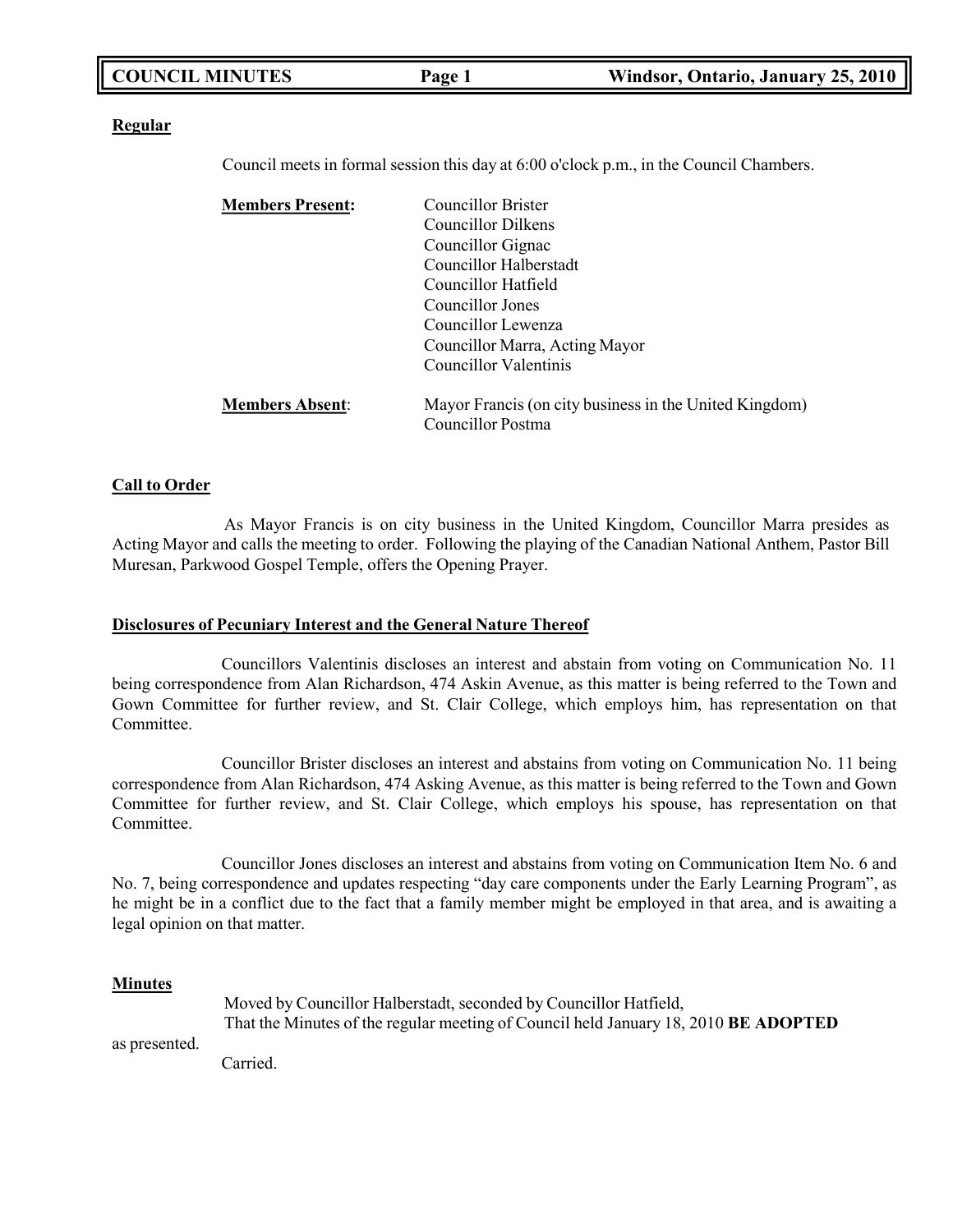## **COUNCIL MINUTES Page 2 January 25, 2010**

#### **Notice of Proclamations**

Employee Mentoring Week – January 25 – 29, 2010 Family Literacy Day – January 27, 2010

#### **Committee of the Whole**

Moved by Councillor Jones, seconded by Councillor Lewenza,

That Council do now rise and move into Committee of the Whole with the Mayor presiding for the purpose of dealing with:

- (a) communication items;
- (b) consent agenda;
- (c) hearing requests for deferrals or referrals of any items of business;
- (d) hearing presentations and delegations;
- (e) consideration of business items;
- (f) consideration of Committee reports:
	- (i) **Report of Special In-Camera Meeting or other Committee as may be held prior to Council** (if scheduled);
	- (ii) **Report No. 8 of the Service Delivery Review Steering Committee** of its meeting held January 4, 2010;
	- (iii) **Report No. 9 of the Service Delivery Review Steering Committee** of its meeting held January 4, 2010; and
	- (iv) **Report No. 10 of the Service Delivery Review Steering Committee** of its meeting held January 4, 2010; and
- (g) consideration of by-laws 18-2010 through 21-2010 (inclusive). Carried.

#### **Communications**

Moved by Councillor Gignac, seconded by Councillor Brister,

**M33–2010** That the following Communication Items 1 to 10 and 12 inclusive, as set forth in the Council Agenda **BE REFERRED** as noted, and that the minutes of the Transit Windsor Board of Directors and Windsor Chartabus Inc., all held December 9, 2009 **BE ADOPTED**:

### **Communication No. 11:**

Moved by Councillor Jones, seconded by Councillor Hatfield,

**M34-2010** That the correspondence from Alan Richardson, 474 Askin Avenue regarding parking, noise and garbage issues on Askin, **BE REFERRED** to the Town and Gown Committee for review, and further, that Administration **BE REQUESTED** to prepare a background report for the Committee to consider.

Councillors Valentinis and Brister disclose an interest and abstain from voting on this matter.

| Item | From                           | <b>Description</b>                                                                                       |  |
|------|--------------------------------|----------------------------------------------------------------------------------------------------------|--|
|      | Ministry of the<br>Environment | The Drinking Water Quality Management Standard (DWQMS)<br><b>City Engineer</b><br>Note & File<br>EW/9524 |  |

Carried.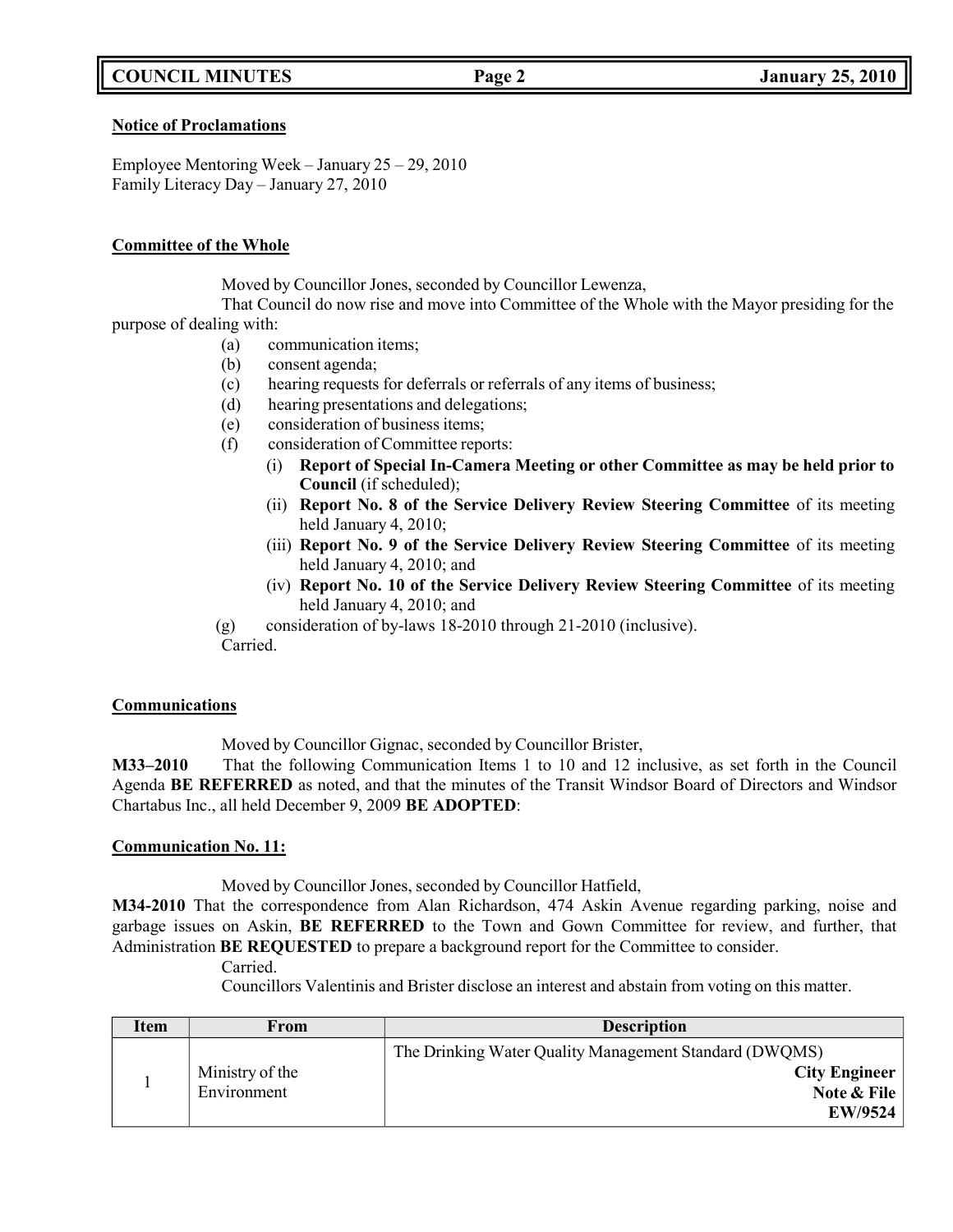# **COUNCIL MINUTES Page 3 January 25, 2010**

|                |                                                       | Additional Employment Assistance (EA) Funding – Windsor                                                                          |
|----------------|-------------------------------------------------------|----------------------------------------------------------------------------------------------------------------------------------|
|                | Ministry of Community &                               | <b>Community Development &amp; Health Commissioner</b>                                                                           |
| $\overline{2}$ | <b>Social Services</b>                                | <b>Chief Financial Officer &amp; City Treasurer</b>                                                                              |
|                |                                                       | Note & File<br><b>SS2010</b>                                                                                                     |
|                |                                                       | Private Members Bill Would Transform Municipal Water and Waste                                                                   |
|                | Association of                                        | <b>Water Services</b>                                                                                                            |
| $\mathfrak{Z}$ | Municipalities of Ontario<br>(AMO)                    | Note & File                                                                                                                      |
|                |                                                       | <b>MMA2010</b>                                                                                                                   |
|                |                                                       | MMAH Housing Division Hires Permanent Directors                                                                                  |
|                | Association of                                        | <b>Community Development &amp; Health Commissioner</b><br><b>Executive Director of Housing &amp; Children's Services</b>         |
| $\overline{4}$ | Municipalities of Ontario                             | <b>HAC</b> Coordinator                                                                                                           |
|                | (AMO)                                                 | Note & File                                                                                                                      |
|                |                                                       | GH/6905                                                                                                                          |
|                |                                                       | Helping Haiti: Challenge to all Ontario Municipal Governments                                                                    |
|                | Association of                                        | <b>Fire Chief</b>                                                                                                                |
| 5              | Municipalities of Ontario                             | <b>Community Development &amp; Health Commissioner</b><br><b>Chief Financial Officer &amp; City Treasurer</b>                    |
|                | (AMO)                                                 | Note & File                                                                                                                      |
|                |                                                       | <b>MMA2010</b>                                                                                                                   |
|                |                                                       | How Extended Day Care and Parent Fees Are Expected to Roll Out                                                                   |
| 6              | Association of                                        | <b>Community Development &amp; Health Commissioner</b>                                                                           |
|                | Municipalities of Ontario                             | <b>Chief Financial Officer &amp; City Treasurer</b>                                                                              |
|                | (AMO)                                                 | Note & File<br>SSC/6751                                                                                                          |
|                |                                                       | Best Start Funding Programs in Ontario                                                                                           |
|                | Minister of Human<br>Resources & Social               | <b>Community Development &amp; Health Commissioner</b>                                                                           |
| 7              |                                                       | Note & File                                                                                                                      |
|                | Development                                           | <b>SSC/6751</b>                                                                                                                  |
|                |                                                       | Full-Day Learning for Four and Five Year Olds - Early Learning                                                                   |
| $8\,$          | Windsor-Essex Catholic                                | <b>Strategy Launched</b>                                                                                                         |
|                | District School Board                                 | Note & File<br><b>SSC/6751</b>                                                                                                   |
|                |                                                       | Early Learning and Child Care Centres                                                                                            |
| 9              | <b>Community Development</b><br>& Health Commissioner | Note & File                                                                                                                      |
|                |                                                       | <b>SSD2010</b>                                                                                                                   |
|                |                                                       | Letter Regarding the Windsor-Detroit Tunnel                                                                                      |
| 10             | Sutts, Strosberg LLP                                  | Note & File<br>ST/9726                                                                                                           |
|                |                                                       | Issues Regarding Parking, Noise and Garbage at 460 Askin and                                                                     |
|                |                                                       | Surrounding Area (Additional Information <i>previously distributed</i> for                                                       |
| 11             | Alan Richardson, Ward 2<br>Resident                   | members of Council only)                                                                                                         |
|                |                                                       | <b>COUNCIL DIRECTION REQUESTED</b>                                                                                               |
|                |                                                       | <b>Licence Commissioner</b>                                                                                                      |
|                |                                                       | Z/8581                                                                                                                           |
|                |                                                       | Minutes of the Transit Windsor Board of Directors meeting held<br>December 9, 2009 and the minutes of the Windsor Chartabus Inc. |
| 12             | Transit Windsor Board of<br>Directors                 | meeting held December 9, 2009                                                                                                    |
|                |                                                       | <b>TO BE ADOPTED</b>                                                                                                             |
|                |                                                       | <b>MB2010</b>                                                                                                                    |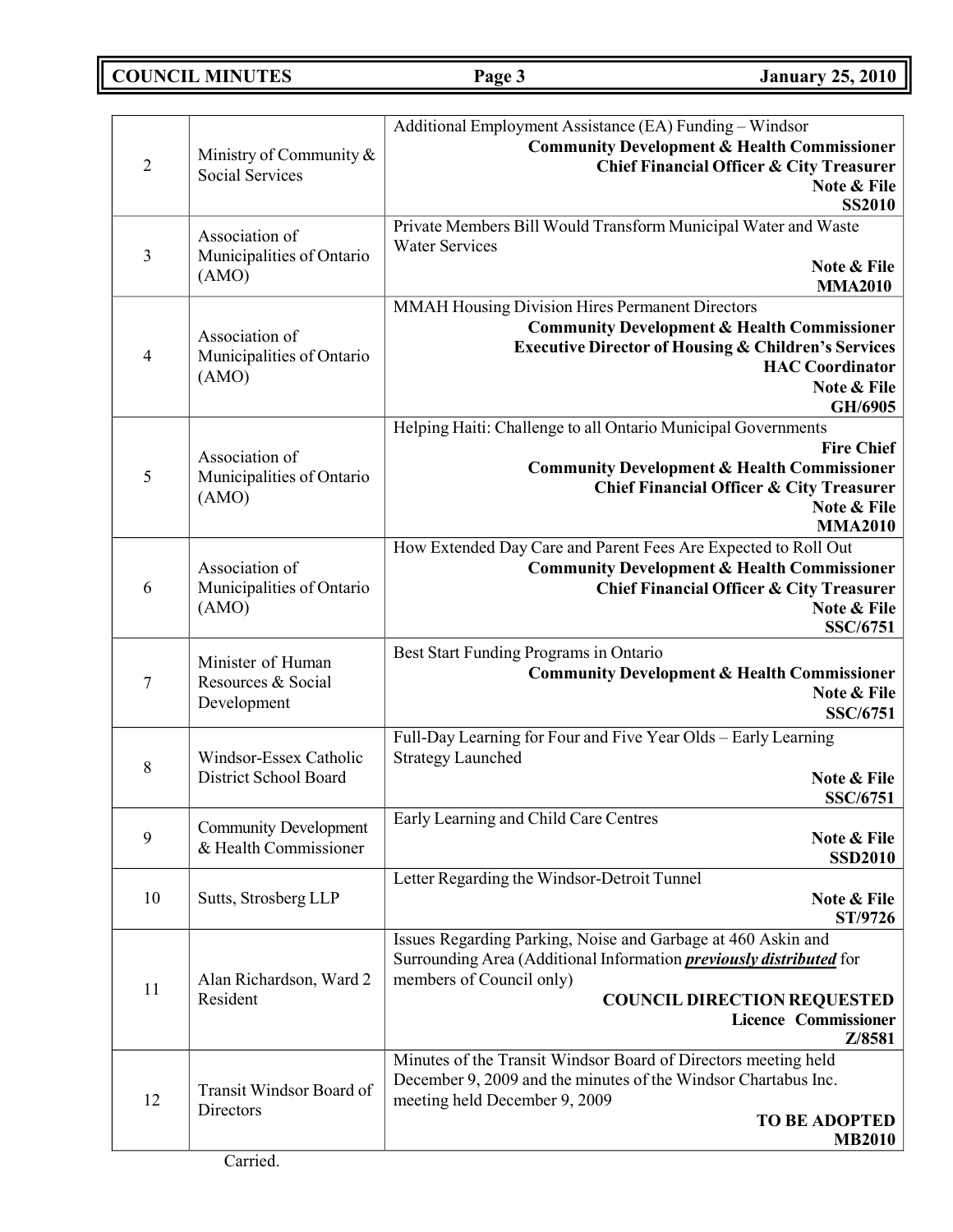Councillor Jones discloses an interest and abstains from voting on Communication Item 6 and 7.

### **Consent Agenda**

Moved by Councillor Valentinis, seconded by Councillor Brister,

That the following Consent Agenda and the recommendations contained in the administrative reports **BE APPROVED** as amended:

Item 1 Application to close the east/west alley south of University Avenue West, westerly from California Avenue Item 4 Applications for Tax Reductions

Item 6 Sidewalks on Florence Avenue between Riverside Drive East and Wyandotte Street East (Table for 2 Weeks)

Carried.

#### **Deferrals and/or Referrals and Withdrawals**

- PAC 5 Official Plan Review Report #23 (Overview of the Land Needs Analysis Report) and Official Plan Review Report #24 (Overview of the Commercial Land Use Policy Report)
	- -Administration requesting deferral of this matter for two weeks, to allow for all interested parties to be in attendance.

#### **Presentations & Delegations:**

#### **PRESENTATIONS:**

## **Ken Schmidt, General Manager, ERCA; and Richard Wyma, incoming General Manager/Secretary-Treasurer of ERCA.**

Ken Schmidt, General Manager, Essex Region Conservation Authority (ERCA), appears before Council to introduce Mr. Richard Wyma as the incoming General Manager/SecretaryTreasurer of ERCA, and proceeds to thank City Council and the Administration for their many years of support, and highlights some of the many past partnership successes, as well as upcoming initiatives, provides an overview of Mr. Wyma's credentials, and Mr. Wyma provides some brief comments, advising that he looks to forward to working with City Council.

Councillor Brister, as Chair of ERCA, along with ERCA members Councillors Gignac, Valentinis and Hatfield, along with Councillor Marra (Acting Mayor), receive on behalf of the City the "2009 Conservation Award" presented to the City of Windsor in recognition of environmental achievements in creating a clean, healthy and sustainable future for the Essex Region.

### **DELEGATIONS**

### **1433389 Ontario Limited, rezoning, 854 & 862 Erie Street East and 972 Elsmere Avenue, convert existing buildings into a 22-bed retirement/lodging house**

### **Frank Fazio, Solicitor representing Applicant**

Frank Fazio, Solicitor representing Applicant, appears before Council and is available for questions with regards to the rezoning application for 854 and 862 Erie Street East and 972 Elsmere Avenue, to convert existing buildings into a 22-bed retirement /lodging house.

### **SB2010 PAC 3**

(For final disposition of this matter, see Clause **CR29/2010** in Schedule "A" attached hereto.)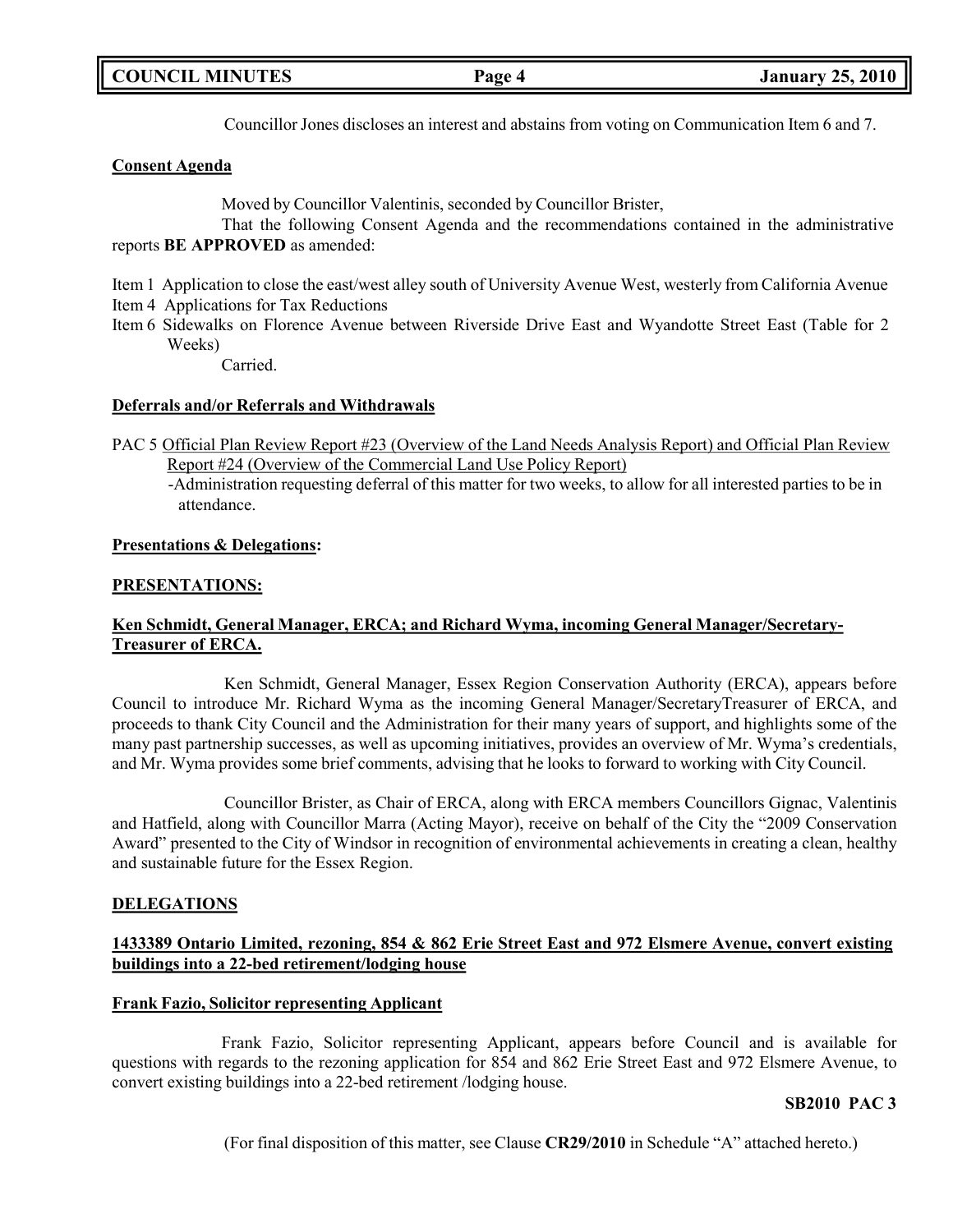|  | <b>COUNCIL MINUTES</b> |
|--|------------------------|
|--|------------------------|

## **Mauricio Fernandez, rezoning, 2275 Wellesley Avenue, allow the operation of a Commercial School as an additional permitted use**

#### **Mary-Ann Keefner, Solicitor representing Applicant**

Mary-Ann Keefner, Solicitor representing Applicant, appears before Council and is available for questions with regards to the rezoning application for 2275 Wellesley Avenue, to allow for the operation of a Commercial School as an additional permitted use.

## **ZB/10519 PAC 4**

(For final disposition of this matter, see Clause **CR37/2010** in Schedule "A" attached hereto.)

#### **RPPM Inc., rezoning, east side of Walker Road between Seminole Street and Seneca Street, permission to allow a public hall and a place of entertainment and recreation as additional permitted uses**

#### **Mike Dufault, Ward 4 resident**

Mike Dufault, Ward 4 resident, appears before Council and proceeds to explain that in terms of the rezoning request for the east side of Walker Road between Seminole Street and Seneca Street, his property backs onto the parking area of the subject parcel and is separated from the parking lot by a closed train track, which has become a green area, and requests that this green area remain as a buffer between the parking area and his backyard.

#### **Bill Darmon, RPPM Inc, Applicant**

Bill Darmon, RPPM Inc., Applicant, appears before Council and is available for questions with regards to the rezoning request on the east side of Walker Road between Seminole Street and Seneca Street, to allow for a public hall and a place of entertainment and recreation as additional permitted uses.

### **ZB/10503 PAC 2**

(For final disposition of this matter, see Clause **CR35/2010** in Schedule "A" attached hereto.)

### **DeAngelis Construction Inc., rezoning, southeast corner of Tecumseh Road West and Bruce Avenue, to allow coin-operated car wash as an additional permitted use**

#### **Sam Tortola, owner of the subject property**

Sam Tortola, owner of the subject property, appears before Council and is available for questions with regards to the rezoning request at the southeast corner of Tecumseh Road West and Bruce Avenue, to allow a coin-operated car wash as an additional permitted use.

## **ZB/10502 PAC 1**

(For final disposition of this matter, see Clause **CR39/2010** in Schedule "A" attached hereto.)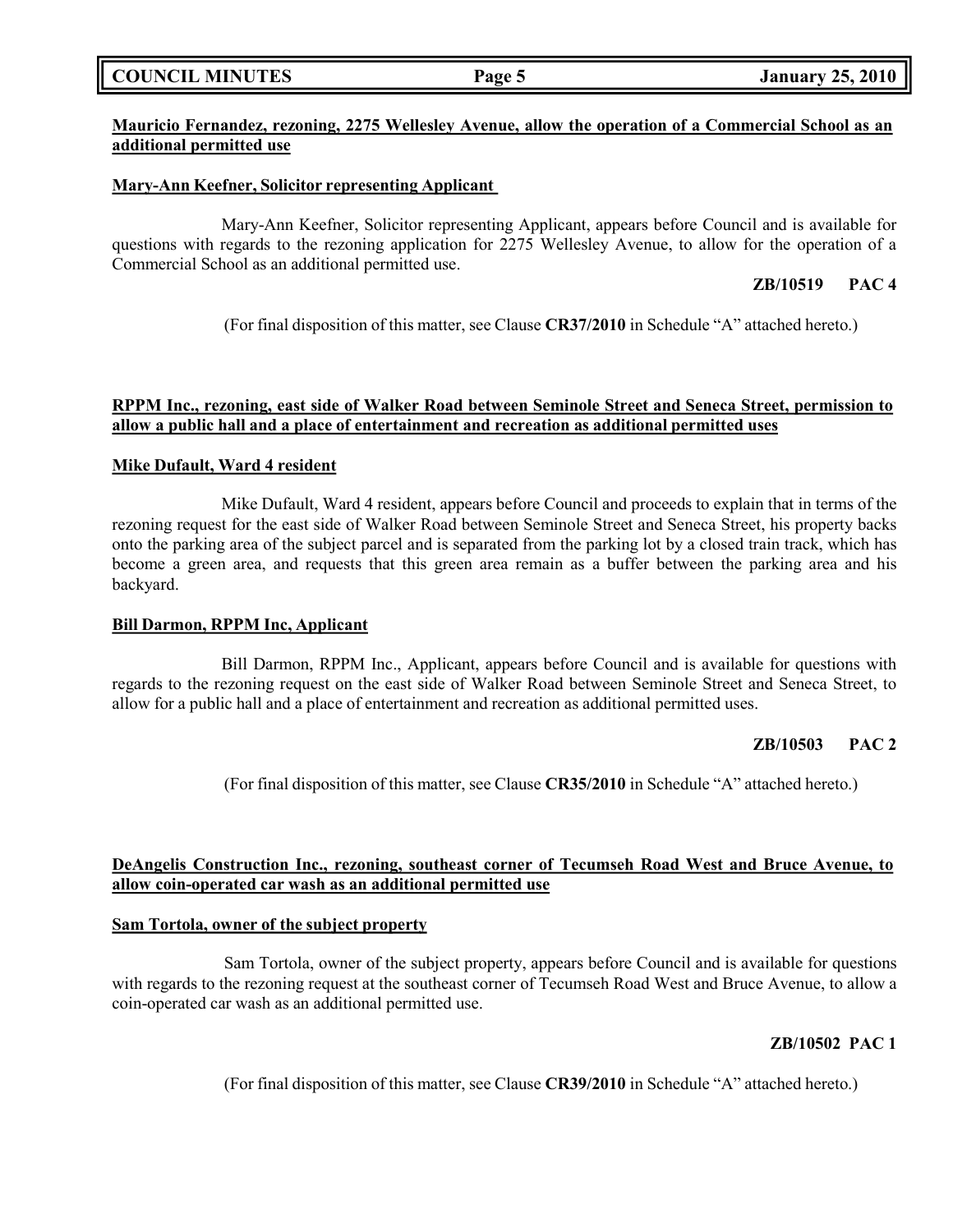### **Regular Business Items (for final disposition of these matters see Schedule "A" attached)**

- Item 2 Report on Blight
- Item 3 Response to CQ88-2009 & CQ89-2009
- Item 5 Interim Arbitration Award Windsor Professional Firefighters Association (WPFFA) and the Corporation of the City of Windsor (Corporation)
- Item 7 A By-law for the Construction of a New Access Bridge over the Watson Drain

#### **Consideration of Committee Reports**

Moved by Councillor Halberstadt, seconded by Councillor Hatfield,

#### **M35-2010** That the **Report of the special In-camera** meeting held January 25, 2010,

#### **BE ADOPTED** as presented.

Carried.

Councillor Dilkens was absent from the meeting when the vote was taken on this matter.

ACO2010

Moved by Councillor Brister, seconded by Councillor Hatfield,

**M36-2010** That **Report No. 8 of the Service Delivery Review Steering Committee** of its meeting held January 4, 2010, **BE ADOPTED** as presented.

Carried.

Councillor Halberstadt voting nay.

Councillor Dilkens was absent from the meeting when the vote was taken on this matter.

MB2010

Moved by Councillor Brister, seconded by Councillor Hatfield, **M37-2010** That **Report No. 9 of the Service Delivery Review Steering Committee** of its meeting held January 4, 2010, **BE ADOPTED** as presented. Carried. Councillor Halberstadt voting nay. Councillor Dilkens was absent from the meeting when the vote was taken on this matter.

MB2010

Moved by Councillor Brister, seconded by Councillor Hatfield, **M38-2010** That **Report No. 10 of the Service Delivery Review Steering Committee** of its meeting held January 4, 2010, **BE ADOPTED** as presented. Carried. Councillor Halberstadt voting nay. Councillor Dilkens was absent from the meeting when the vote was taken on this matter.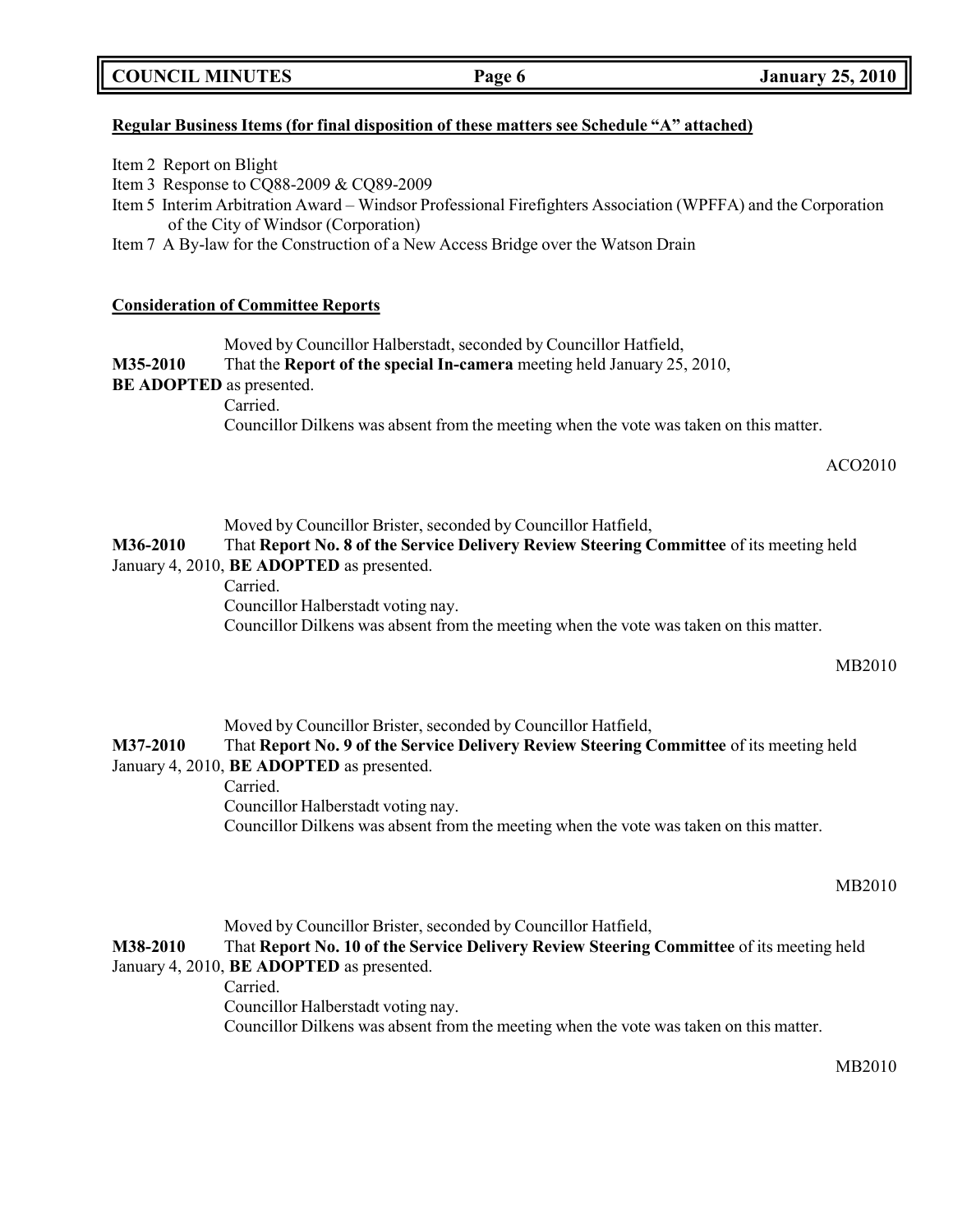| <b>COUNCIL MINUTES</b><br>Page | <b>January 25, 2010</b> |
|--------------------------------|-------------------------|
|--------------------------------|-------------------------|

| M39-2010                                 | Moved by Councillor Valentinis, seconded by Councillor Gignac,<br>That a request BE SENT to the Board of the Windsor Public Library asking that they withhold<br>making any commitments in terms of pursuing the replacement of a CEO, until the completion of the Shared<br>Services Review and ABC Governance Review being undertaken through the Service Delivery Review.<br>Carried.<br>Councillor Halberstadt voting nay.<br>Councillor Dilkens was absent from the meeting when the vote was taken on this matter. |  |
|------------------------------------------|--------------------------------------------------------------------------------------------------------------------------------------------------------------------------------------------------------------------------------------------------------------------------------------------------------------------------------------------------------------------------------------------------------------------------------------------------------------------------------------------------------------------------|--|
| <b>By-laws</b><br>first and second time: | Moved by Councillor Jones, seconded by Councillor Lewenza,<br>That the following By-laws No. 18-2010 through 21-2010 (inclusive), be introduced and read a                                                                                                                                                                                                                                                                                                                                                               |  |
| 18-2010                                  | "A BY-LAW TO ESTABLISH LANDS AS A PUBLIC HIGHWAY KNOWN AS LAUZON<br>ROAD, IN THE CITY OF WINDSOR" authorized by Council Resolution CR575/2006, adopted<br>December 18, 2006                                                                                                                                                                                                                                                                                                                                              |  |
| 19-2010                                  | "A BY-LAW TO ESTABLISH LANDS AS A PUBLIC HIGHWAY KNOWN AS TOTTEN<br>STREET, IN THE CITY OF WINDSOR" authorized by Council Resolution CR575/2006,<br>adopted December 18, 2006                                                                                                                                                                                                                                                                                                                                            |  |
| 20-2010                                  | "A BY-LAW TO PROVIDE FOR INTERIM TAX LEVIES FOR 2010" (See Item 4)                                                                                                                                                                                                                                                                                                                                                                                                                                                       |  |
| 21-2010                                  | "A BY-LAW TO CONFIRM THE PROCEEDINGS OF<br>THE COUNCIL<br><b>THE</b><br>OF<br>CORPORATION OF THE CITY OF WINDSOR AT ITS MEETING HELD ON THE<br>TWENTY-FIFTH DAY OF JANUARY, 2010"                                                                                                                                                                                                                                                                                                                                        |  |
|                                          | Carried.                                                                                                                                                                                                                                                                                                                                                                                                                                                                                                                 |  |

Councillor Dilkens was absent from the meeting when the vote was taken on this matter.

Moved by Councillor Gignac, seconded by Councillor Brister,

That the Committee of the Whole does now rise and report to Council respecting the business items considered by the Committee:

- **1) Communication Items (as amended)**
- **2) Consent Agenda (as amended)**
- **3) Items Deferred**
- **Items Referred**
- **4) Consideration of the Balance of Business Items (see Schedule "A")**
- **5) Committee Reports (as presented)**
- **6) By-laws given first and second readings (as presented)**

Carried.

### **Notices of Motion**

None presented.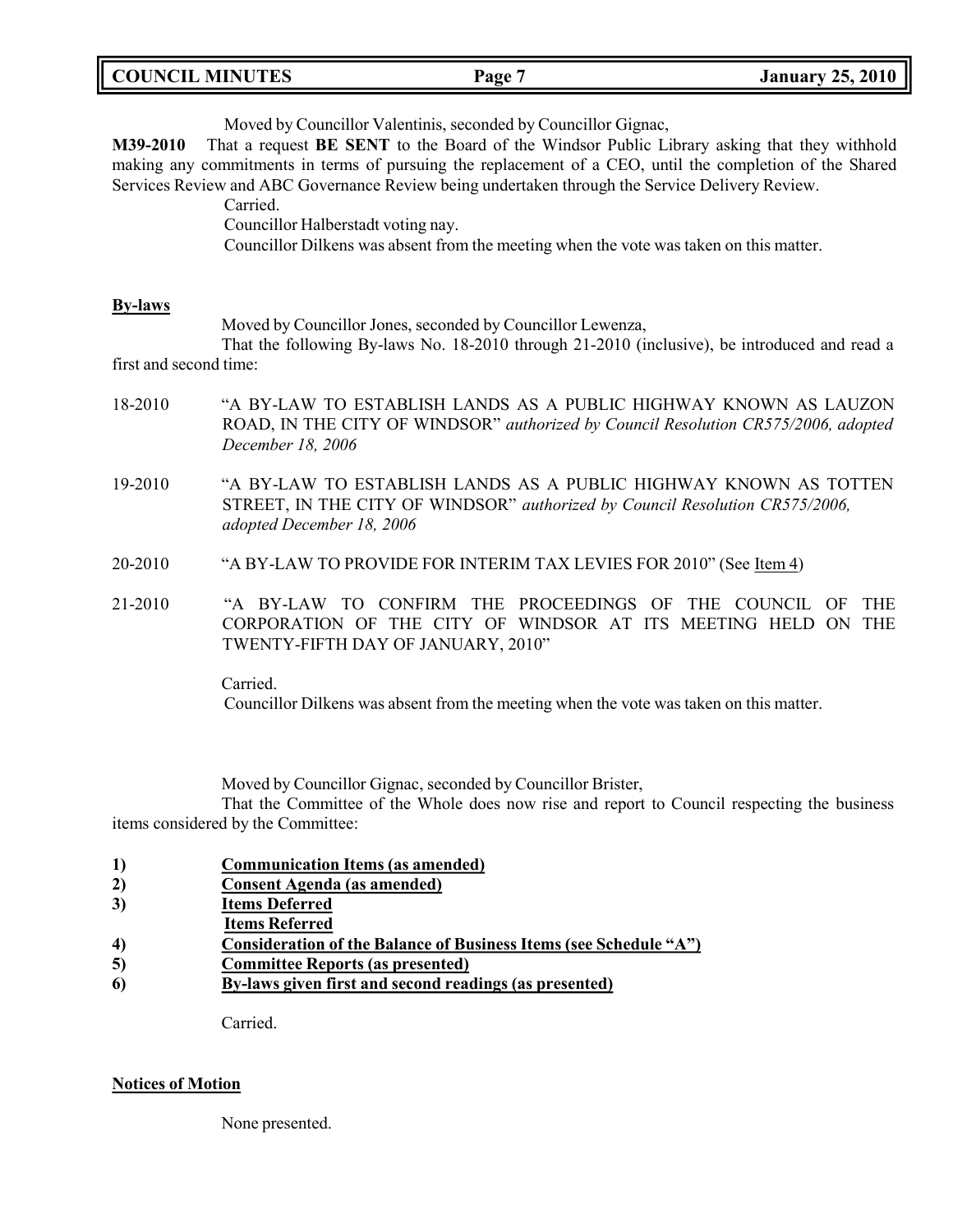## **COUNCIL MINUTES Page 8 January 25, 2010**

#### **Third Reading of By-laws**

Moved by Councillor Valentinis, seconded by Councillor Brister

That the following By-laws No. 183-2009 (a by-law to provide for drainage works in the City of Windsor, in the County of Essex, for a new access bridge over the Watson Drain), and No. 18-2010 through 21- 2010 (inclusive), having been read a first and second time be now read a third time and finally passed and that the Acting Mayor and Clerk **BE AUTHORIZED** to sign and seal the same notwithstanding any contrary provision of the Council.

Carried.

Councillor Dilkens was absent from the meeting when the vote was taken on this matter.

#### **Petitions**

None presented.

#### **Council Questions**

Moved by Councillor Halberstadt, seconded by Councillor Hatfield,

**M40-2010** That the Council Questions arising from the previous meeting of Council and listed by the Clerk **BE NOW CONSIDERED** for purposes of discussion, and further, that the Administration **BE DIRECTED** to proceed with the necessary actions to respond to the Council Questions consistent with Council's instructions.

Carried.

Councillor Dilkens was absent from the meeting when the vote was taken on this matter.

ACOQ2010

### **PROPOSED IN-CAMERA AGENDA FOR FEBRUARY 1, 2010**

Moved by Councillor Jones, seconded by Councillor Lewenza,

**M41-2010** That the following proposed In Camera Agenda for February 1, 2010 **BE APPROVED**:

| Item<br>No. | <b>Subject</b>                                                            | <b>Section – Pursuant to Municipal</b><br>Act, 2001, as amended |
|-------------|---------------------------------------------------------------------------|-----------------------------------------------------------------|
|             | Personal matter – contract                                                | 239(2)(b)                                                       |
| 2.          | Personal matter – Integrity Commissioner report – Conflict of<br>Interest | 239(2)(b)                                                       |
|             | Property matter – sale of property                                        | 239(2)(c)                                                       |
| 4.          | Property matter – disposition of property                                 | 239(2)(e)(f)                                                    |
|             | Personal/Legal matter – contracting out                                   | 239(2)(d)                                                       |
| 6.          | Border Update - update on Legal matters (verbal report as<br>necessary)   | $239(2)(a)$ , (c), (e) and (f)                                  |

and further, that in accordance with By-law 46-2003, the Chief Administrative Officer, in consultation with the Mayor **BE AUTHORIZED** to add matters deemed to be of an urgent or time sensitive nature.

Carried.

Councillor Dilkens was absent from the meeting when the vote was taken on this matter.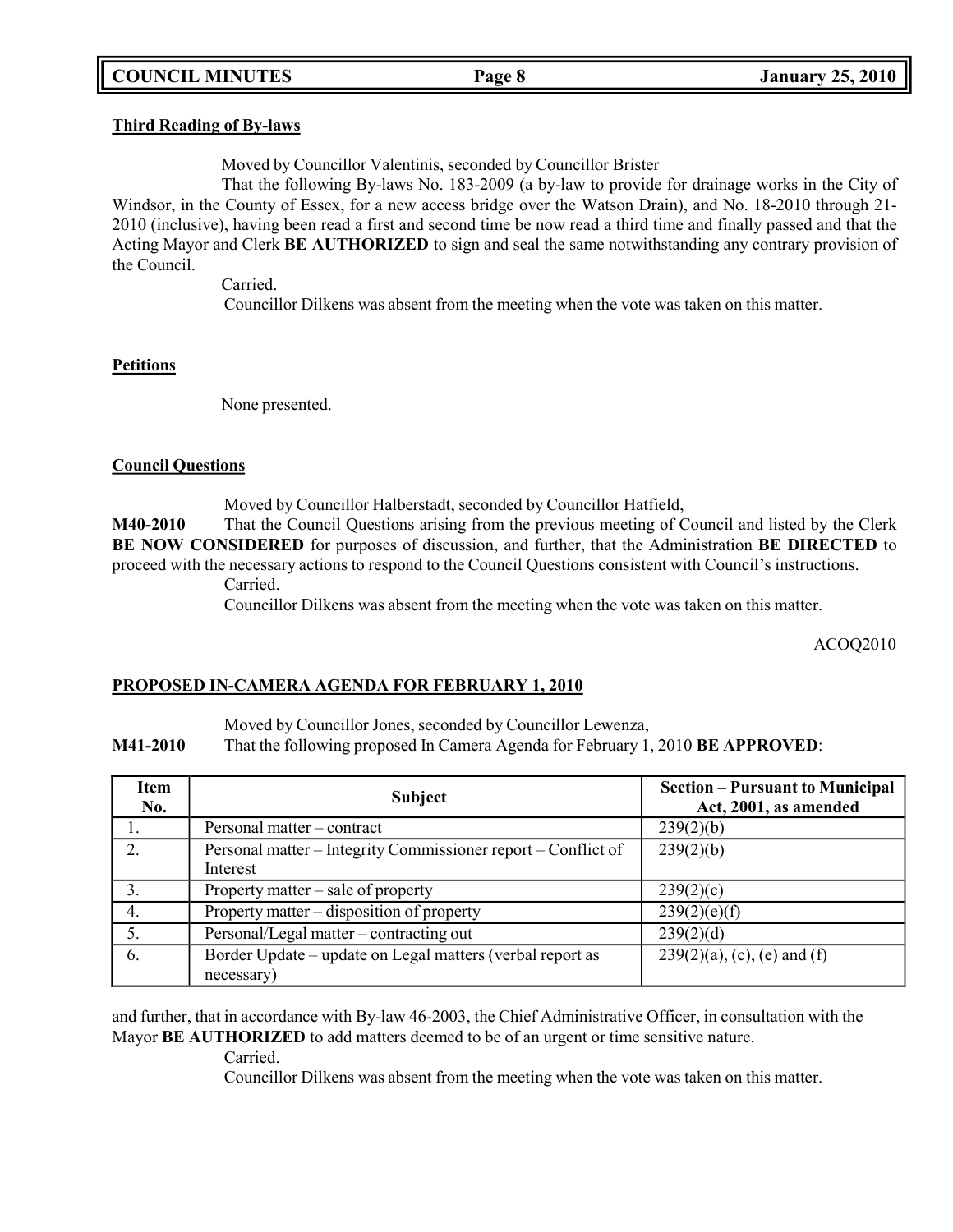## **COUNCIL MINUTES Page 9 January 25, 2010**

### **Adjournment**

of the Mayor. Moved by Councillor Gignac, seconded by Councillor Lewenza, That this Council meeting stand adjourned until the next regular meeting of Council or at the call Carried.

Councillor Dilkens was absent from the meeting when the vote was taken on this matter.

Accordingly, the meeting is adjourned at 8:45 o'clock p.m.

**ACTING MAYOR**

**CITY CLERK**

#### **THIS IS A DRAFT COPY**

## **MANAGER OF COUNCIL/COMMITTEE SERVICES/DEPUTY CLERK**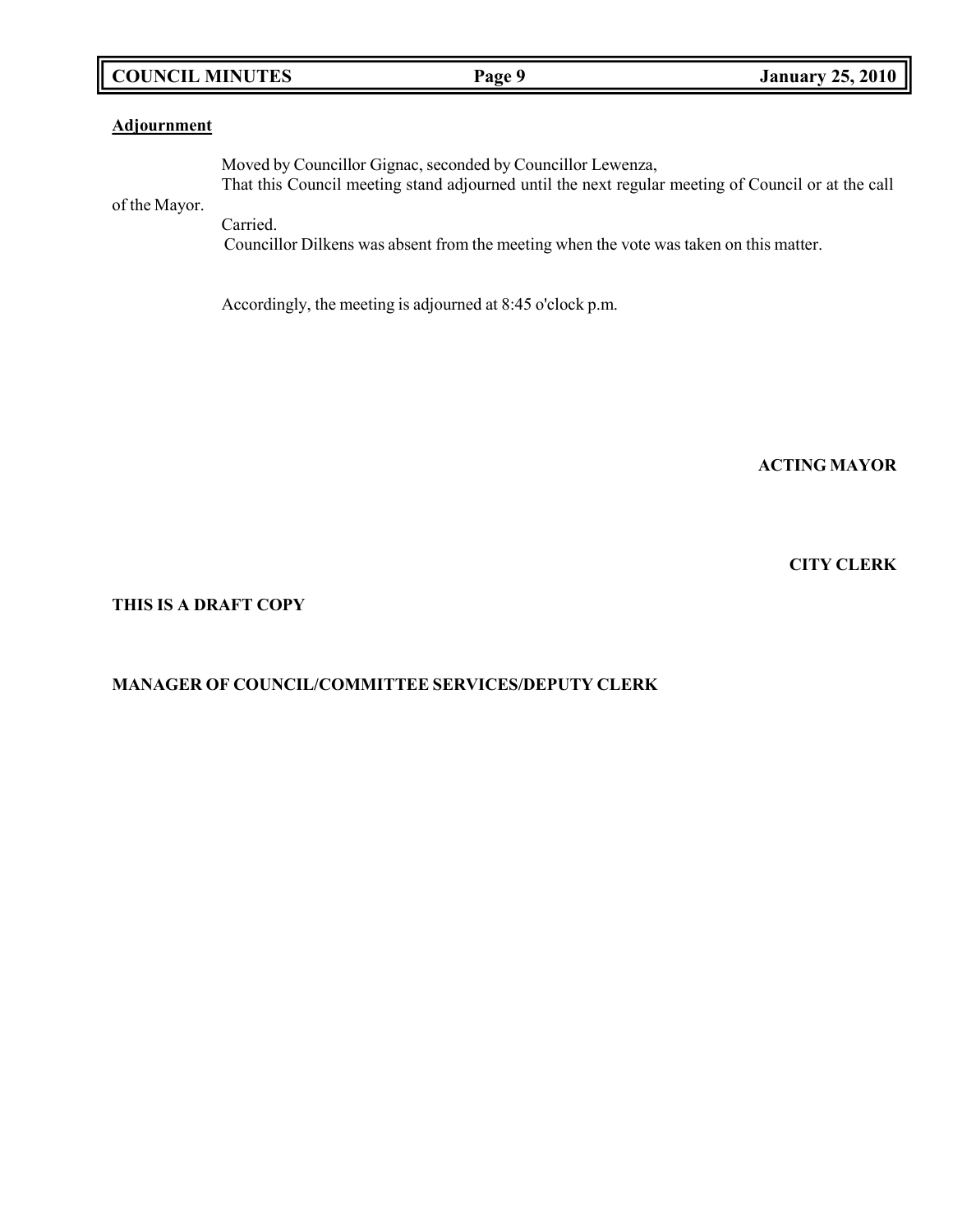## **COUNCIL MINUTES Page 10 January 25, 2010**

Valentinis Brister

CR27/2010

That 30.56 metres (100 feet), measuring from the east limit of the north/south alley next west of California Avenue, of the 6 metre (20 feet) wide east/west alley south of University Avenue West, west of California Avenue as shown on Drawing Number CC-1589, *attached* hereto as Appendix "A" and on the aerial photo *attached* hereto as Appendix "B" **BE CLOSED AND CONVEYED** to the abutting property owners subject to the following:

(a) No easements are required

(b) The alley lands are to be conveyed at:

- $\geq$  \$43.06 per square metre (\$4.00 per square foot) no easements
- $\geq$  \$21.53 per square metre (\$2.00 per square foot) with easements
- $\triangleright$  plus the cost of a 12R plan as invoiced to the City of Windsor by an Ontario Land Surveyor
- $\triangleright$  plus the cost of deed preparation

for lands abutting properties zoned ID1.3.

and further, the City Planner, **BE AUTHORIZED** to publish the required legal notice, the City Engineer **BE REQUESTED** to supply the appropriate legal description, in accordance with Drawing No. CC-1589, *attached* hereto as Appendix "A", and the City Solicitor **BE REQUESTED** to prepare the By-law to close and further the Chief Administrative Officer and City Clerk **BE AUTHORIZED** to sign all necessary documents approved in form and content satisfactory to the City Solicitor, and the transaction **BE COMPLETED** electronically pursuant to By-law Number 366-2003.

Carried.

Report Number **14466 SAA/10450 C1**

APPENDICES Drawing No. CC-1589 Aerial Photo

**Internal Distribution** Building [Don Wilson] Chief Building Official Building – Sharon Amlin – Prepare Ad Building - Legal Documents Clerk - Laura MacDonald City Planner City Engineer City Solicitor Chief Finance Officer/City Treasurer

Halberstadt Valentinis

#### CR28/2010

That the report of the Chief Building Official dated January 4, 2010 entitled "Report on Blight" **BE RECEIVED**, and further, that an additional report **BE PREPARED** outlining alternative blight mitigation strategies including time and resource and cost implications, and that this report be prepared in time for the 2010 Budget deliberations.

Carried.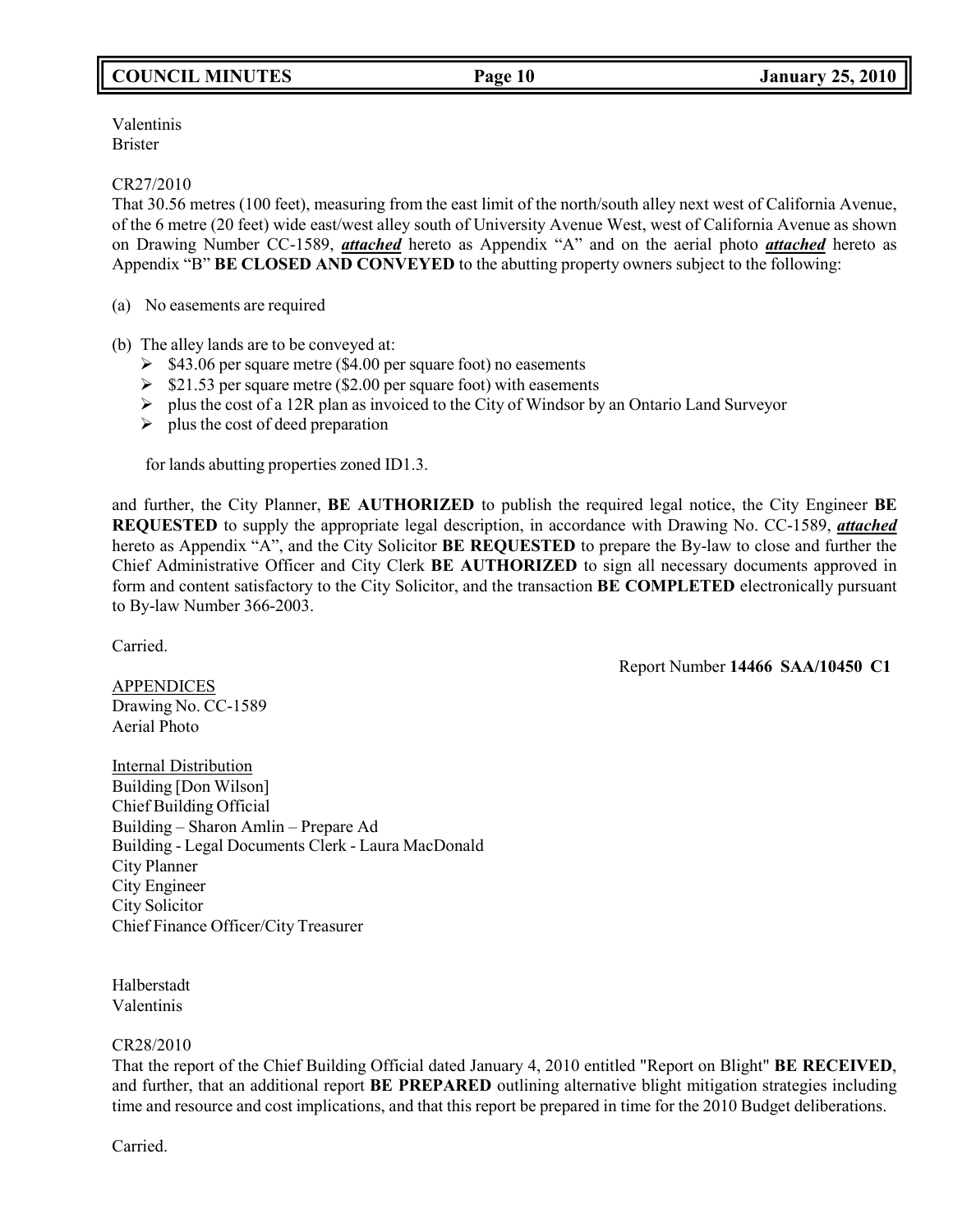Councillor Dilkens was absent from the meeting when the vote was taken on this matter.

Report Number **14460 SB/10571 2**

Internal Distribution Legal [Wira Vendrasco] City Solicitor Chief Building Official City Planner City Solicitor Chief Finance Officer/City Treasurer Deputy Treasurer - Financial Planning

Gignac Hatfield

CR29/2010

That all City Departments must **ENSURE** that buildings demolished for or by the City of Windsor **BE TREATED** by a Professional Pest Control Agency to eradicate rodents prior to the commencement of demolition. (The City Department responsible must also provide proof of the eradication prior to the issuance of a Demolition Permit).

Carried.

Councillor Dilkens was absent from the meeting when the vote was taken on this matter.

Report Number **14467 SB2010 3**

Internal Distribution Building [Al Peach] Chief Building Official City Solicitor Council Assistant –re CQ88-2009 & CQ89-2009 All Departments

Valentinis Brister

#### CR30/2010

That the City Treasurer **BE AUTHORIZED** to amend the City's Tax Master Collector's Roll for the years 2008 and 2009 to reflect, cancellations, reductions or refunds as set forth in the Schedule being Appendices "A, B, C, D and E" attached hereto in accordance with *The Municipal Act, 2001* as a result of Tax Class Changes from taxable to Exempt.

Carried.

**Appendices** A, B, C, D, E

Internal Distribution Finance [Roger E. Lauziere] Chief Finance Officer/City Treasurer Report Number **14470 AF2010 C4**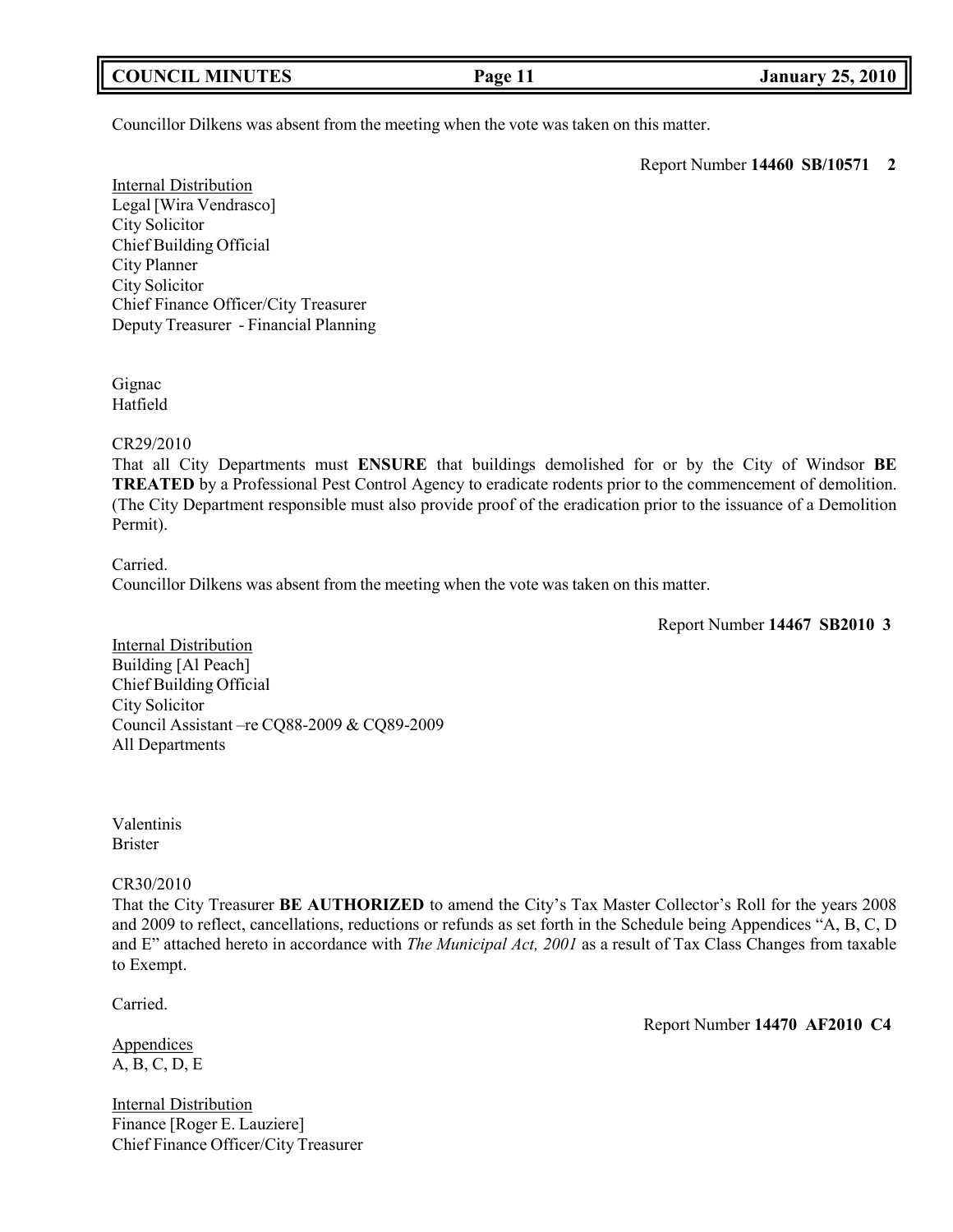## **COUNCIL MINUTES Page 12 January 25, 2010**

Gignac Valentinis

#### CR31/2010

That a letter **BE SENT** to the Province of Ontario and the Association of Municipalities of Ontario expressing concern relating to the arbitrated settlements within the Province of Ontario and the fact that many arbitration awards do not appear to recognize the fact that many municipalities, including the City of Windsor, do not have the ability to pay for the costs associated with these awards, particularly in terms of the wages being awarded to police and fire, which are patterned on wages earned by the OPP.

Carried. Councillor Jones voting nay. Councillor Dilkens was absent from the meeting when the vote was taken on this matter.

Report Number **14480 ASU2010 5**

Internal Distribution Human Resources [John Lechicky] Executive Director of Human Resources City Clerk Fire Chief City Solicitor Chief Finance Officer/City Treasurer

Gignac Valentinis

CR32/2010 That City Council **RECEIVE** this report; and

That City Council **AUTHORIZE** the Corporation's Negotiating Team to enter into discussions with the WPFFA to attempt to negotiate an extension to the collective agreement beyond December 31, 2009 within the parameters and principles negotiated with the Corporation's other bargaining units.

Carried. Councillor Lewenza voting nay. Councillor Dilkens was absent from the meeting when the vote was taken on this matter.

Report Number **14480 ASU2010 5**

Internal Distribution Human Resources [John Lechicky] Executive Director of Human Resources City Clerk Fire Chief City Solicitor Chief Finance Officer/City Treasurer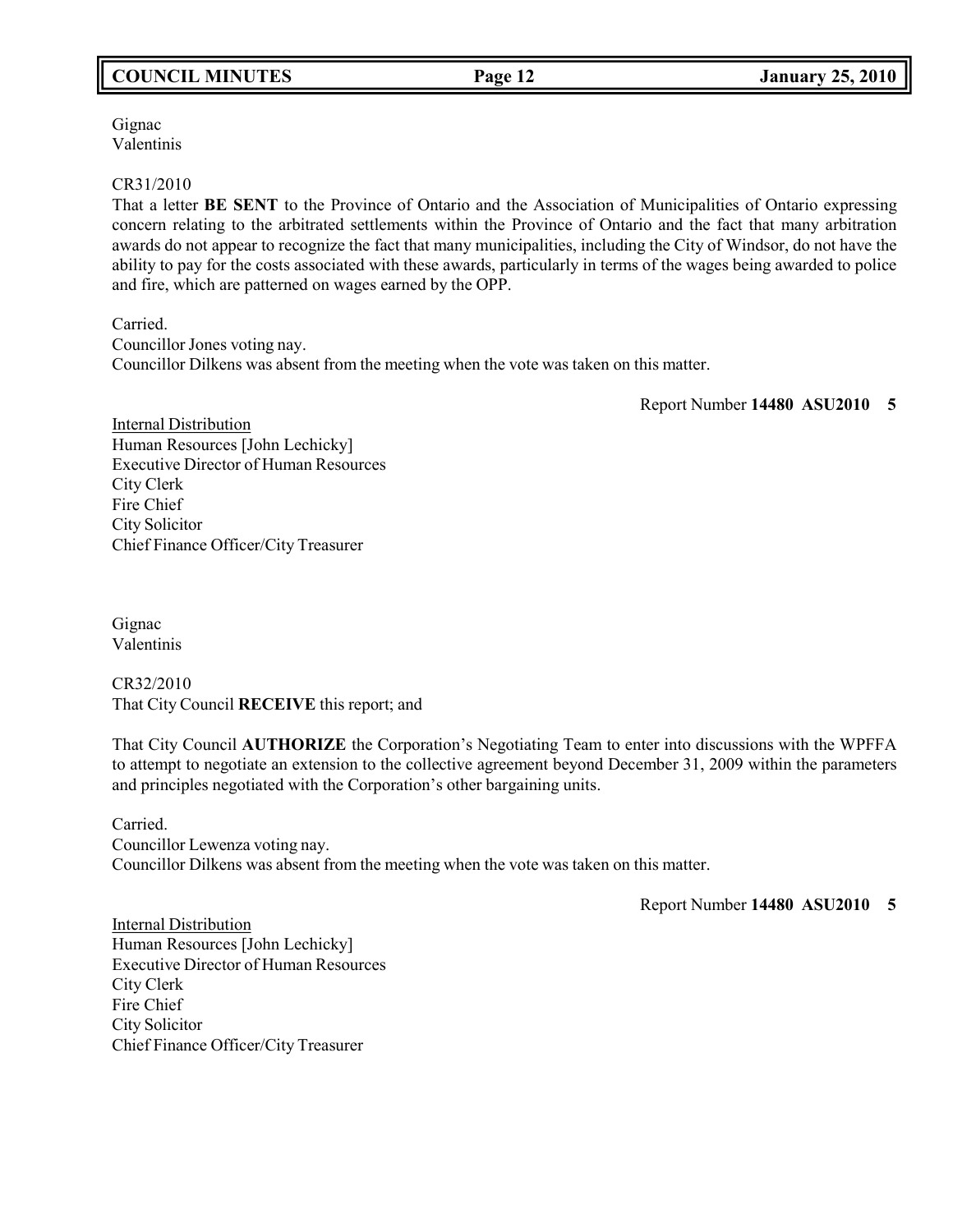## **COUNCIL MINUTES Page 13 January 25, 2010**

Valentinis Brister

#### CR33/2010

That Council **TABLE** the report of the City Engineer dated January 6, 2010 entitled "Sidewalks on Florence Avenue between Riverside Drive East and Wyandotte Street East" with the City Clerk for a 2-week period to allow for public comment.

Carried.

Report Number **14479 SW2010 C6**

Internal Distribution Public Works [Jane He] City Engineer Executive Direct or of Operations City Planner

Gignac Hatfield

CR34/2010

That Council **ADOPT** By-law 183-2009 for the construction of a new access bridge over the Watson Drain in accordance with Section 58 of *The Drainage Act*.

Carried.

Councillor Dilkens was absent from the meeting when the vote was taken on this matter.

Report Number **14478 SW/10544 7**

Internal Distribution Public Works [Paul Mourad] City Engineer City Solicitor Chief Finance Officer/City Treasurer

Hatfield Lewenza

### CR39/2010

That an amendment to Zoning By-law 8600 requested by DeAngelis Construction Inc. **BE APPROVED** changing the zoning of part of Lots 28, 29 & 30, Registered Plan 814 (situated at the southeast corner of Tecumseh Road West and Bruce Avenue) by adding a site specific provision to allow a coin operated car was as an additional permitted use and that the following regulations shall apply:

- a) Minimum rear yard depth  $-0.0$  metres
- b) Minimum front yard depth 3.0 metres.

Carried.

Internal Distribution City Planner

Report Number **14453 ZB/10502 PAC 1**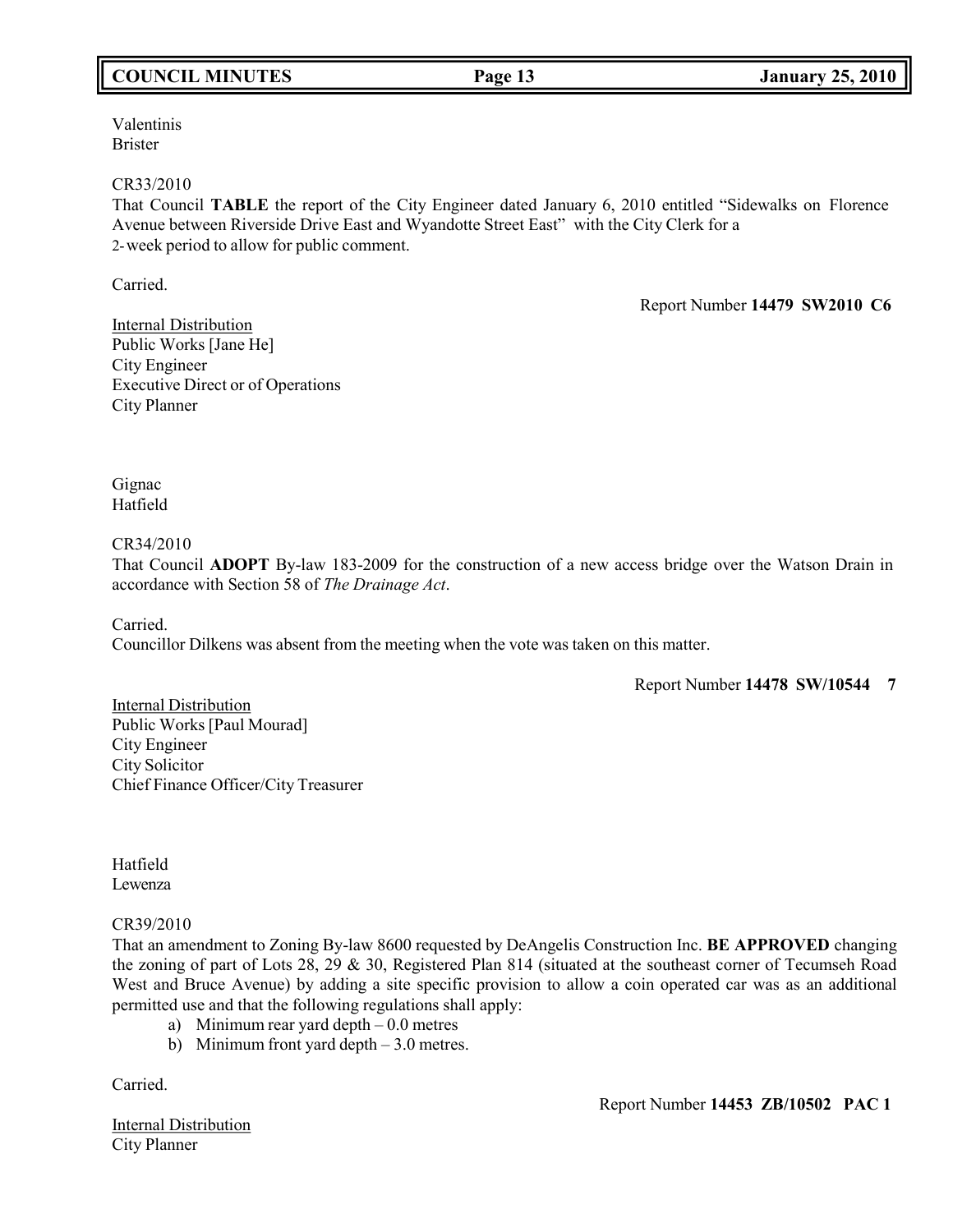## **COUNCIL MINUTES Page 14 January 25, 2010**

Acting Manager of Development Chief Building Official City Engineer City Solicitor Zoning Clerk - Council Services Licence Commissioner

Halberstadt Hatfield

#### CR35/2010

That an amendment to Zoning By-law 8600 **BE APPROVED** changing the zoning of Parts 2, 3, 4, 5 & 6, Plan 12R-21005 (situated on the east side of Walker Road between Seminole Street and Seneca Street) adding a site specific provision to allow a Public Hall and a Place of Entertainment and Recreation as additional permitted uses and further changing that portion of the parcel zoned MD1.2 to MD2.1

Carried.

Report Number **14454 ZB/10503 PAC 2**

Internal Distribution City Planner Acting Manager of Development Chief Building Official City Engineer City Solicitor Zoning Clerk - Council Services Licence Commissioner

Lewenza Valentinis

CR36/2010

That the application of 1433389 Ontario Limited (Tony Conciatori) for an amendment to Zoning By-law 8600, changing the zoning of Lots 29 & 30, all according to Registered Plan 360 (northeast corner of Elsmere Avenue and Erie Street East), by adding a site specific supplementary regulation to the by-law permitting a retirement/lodging house **BE APPROVED** provided that:

- (i) the provisions of sub-clause (vii) of clause (a) of subsection (2) of Section 15, relating to dwelling units in a combined use building being located entirely above the non-residential use shall not apply;
- (ii) residential dwelling units are prohibited on the ground floor within the first 9 metres (30 ft) of the building on the Erie Street East frontage (ZDM 7).

Carried.

Councillor Jones was absent from the meeting when the vote was taken on this matter.

Report Number **14455 ZB/10501 PAC 3**

Internal Distribution City Planner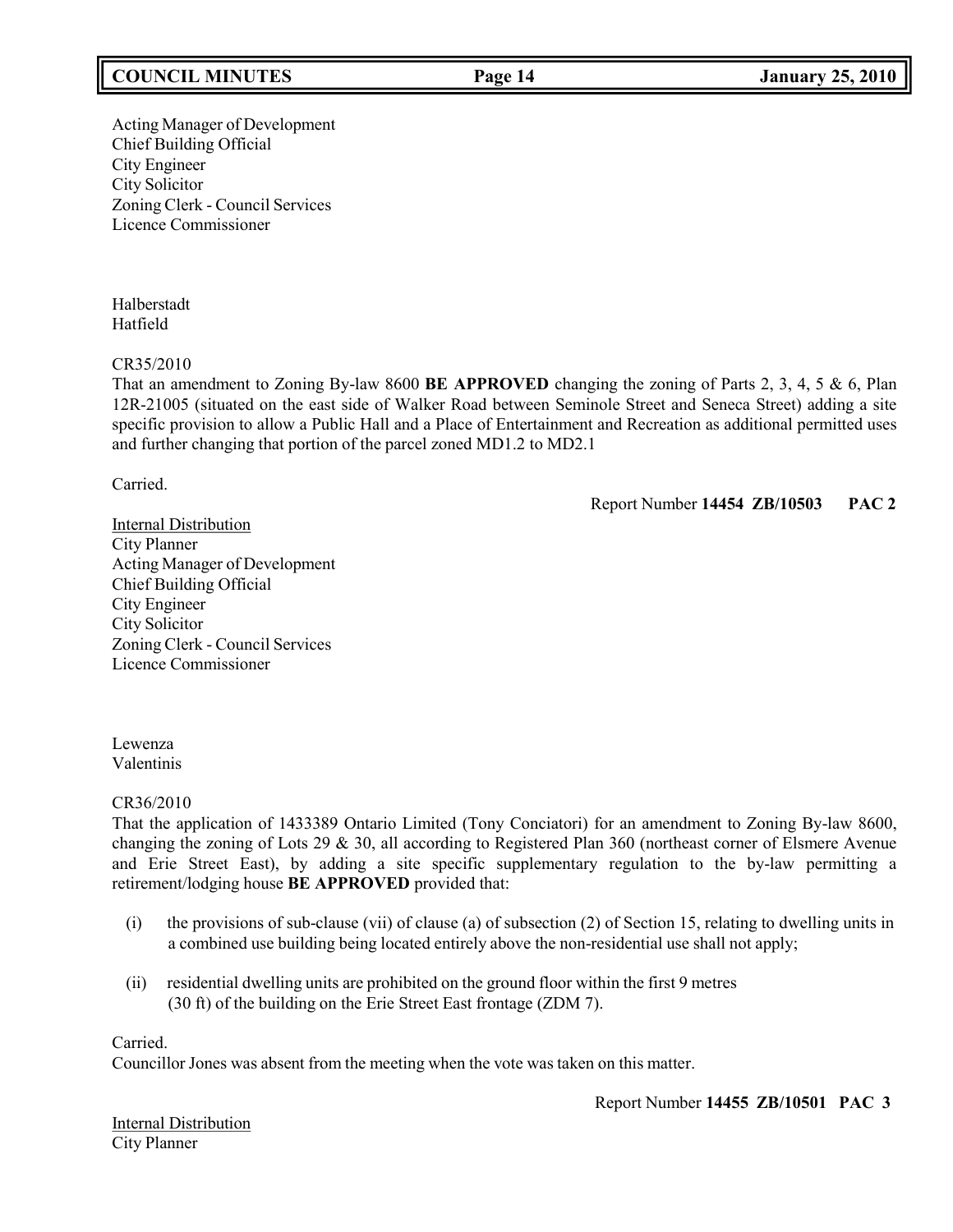## **COUNCIL MINUTES Page 15 January 25, 2010**

Acting Manager of Development Chief Building Official City Engineer City Solicitor Zoning Clerk - Council Services Licence Commissioner

Brister Valentinis

#### CR37/2010

- I That an amendment to Zoning By-law 8600 requested by Mauricio Fernandez **BE APPROVED** changing the zoning of Part Block D, Plan 1119 as in R215679, by adding a site specific provision to authorize a Commercial School, with a minimum of 20 on-site parking spaces for the existing structure as a permitted use.
- II That the existing established evergreens and foundation plantings along the Wellesley façade of the building **BE MAINTAINED** to the satisfaction of the City's Landscape Architect.

Carried.

Report Number **14456 ZB/10519 PAC 4**

Internal Distribution City Planner Acting Manager of Development Chief Building Official City Engineer City Solicitor Zoning Clerk - Council Services Licence Commissioner

Dilkens Gignac

#### CR38/2010

That the report of the Planning Advisory Committee dated January 25, 2010 respecting "Official Plan Review Report #23 (Overview of the Land Needs Analysis Report) and Official Plan Review Report #24 (Overview of the Commercial Land Use Policy Report) **BE DEFERRED** to the February 8, 2010 meeting of Council to allow for all interested parties to be in attendance.

Carried.

**Internal Distribution** City Planner Acting Manager of Development Chief Building Official City Engineer City Solicitor Zoning Clerk - Council Services

Report Number **14446 ZO/8949 PAC 5**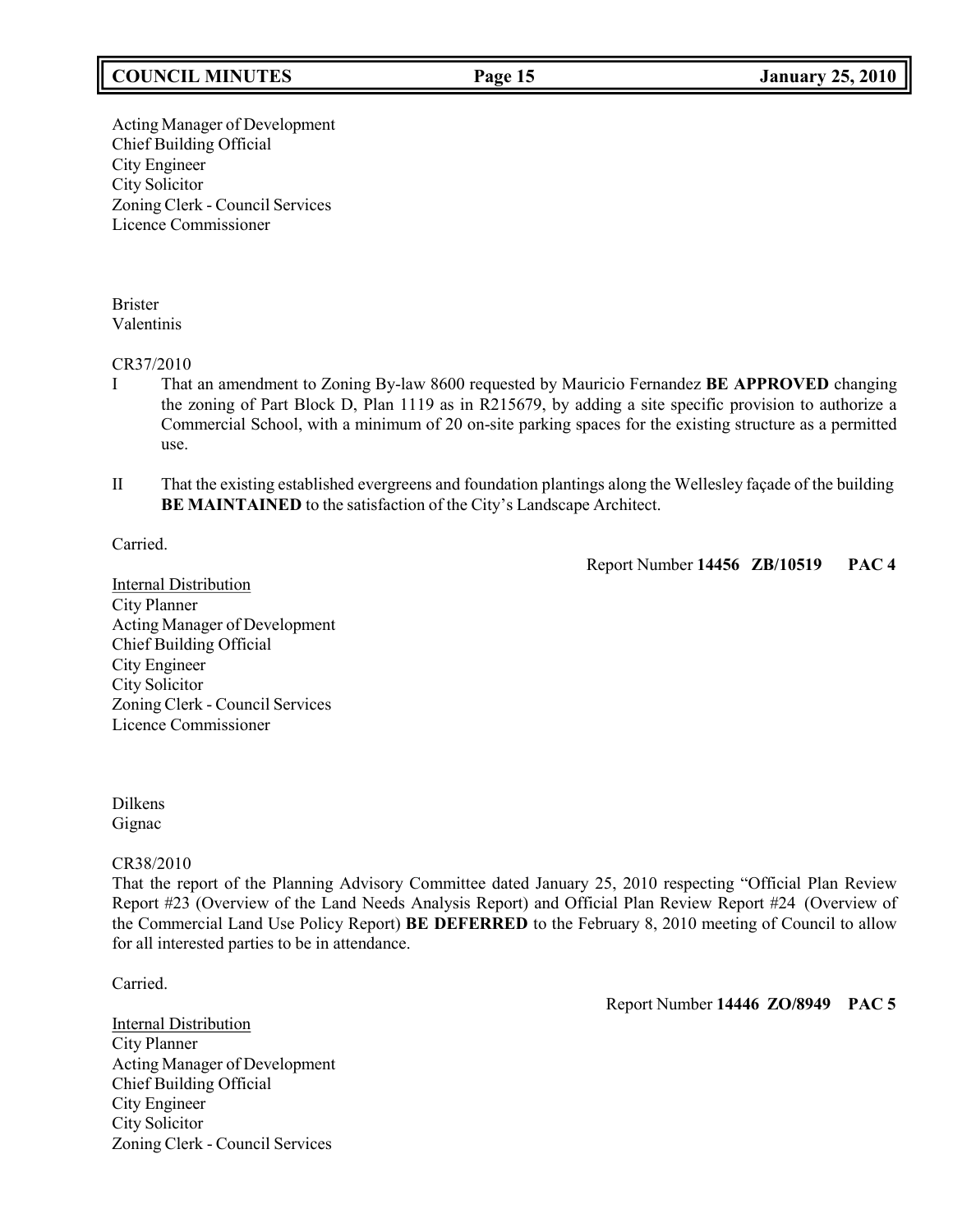Licence Commissioner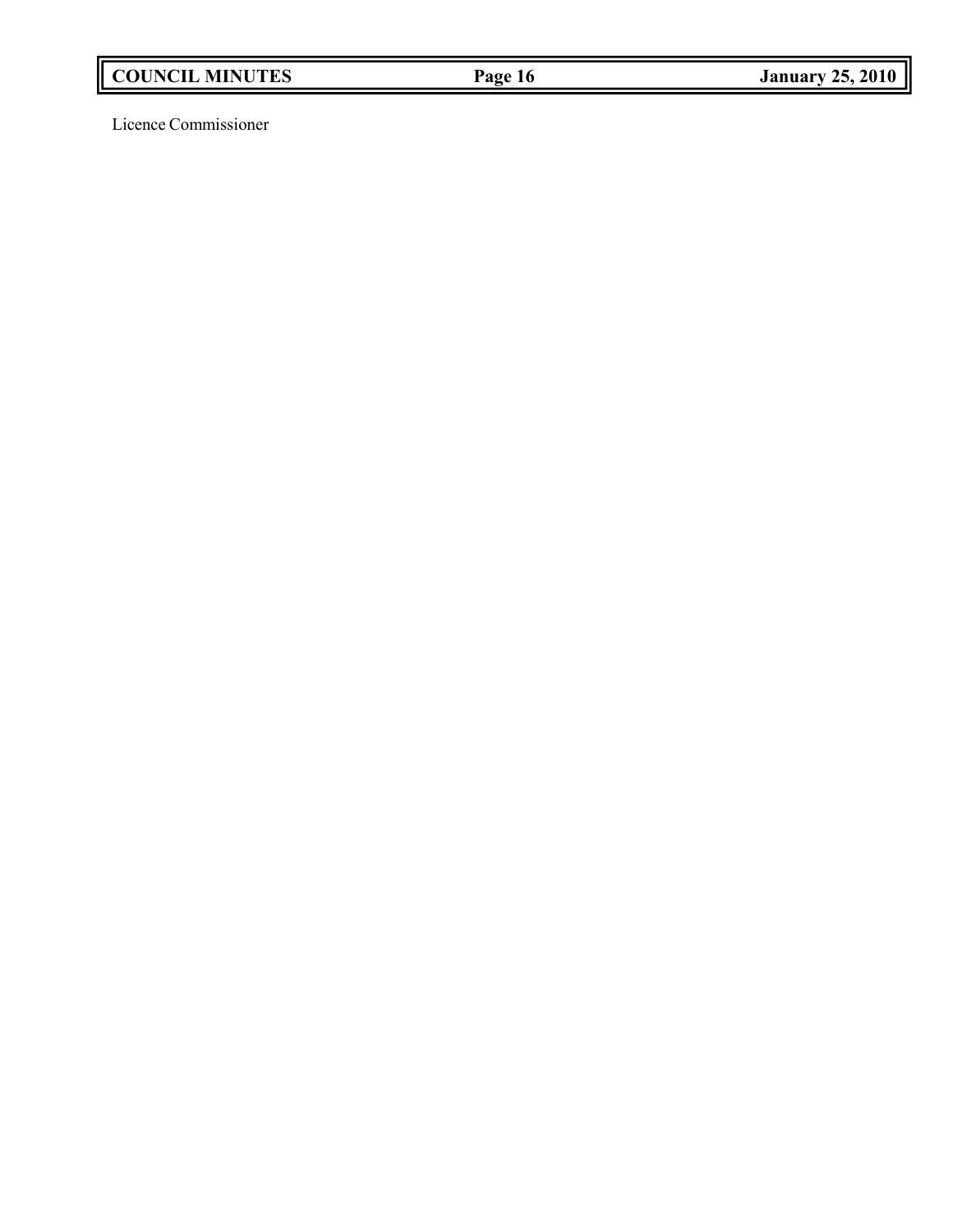|  | <b>COUNCIL MINUTES</b> |
|--|------------------------|
|--|------------------------|

**COUNCIL EXECUTE: COUNCIL EXECUTE: COUNCIL COUNCIL COUNCIL COUNCIL COUNCIL COUNCIL COUNCIL COUNCIL COUNCIL** 

ADOPTED by Council at its meeting held January 25, 2010 [**M35-2010**]

VC/bm

# **SPECIAL MEETING OF COUNCIL – IN CAMERA January 25, 2010**

## **Meeting called to order at: 4:34 p.m.**

## **Members in Attendance:**

Councillor B. Marra, Acting Chair Councillor D. Brister Councillor D. Dilkens (arrives at 5:15 p.m.) Councillor R. Jones Councillor A. Halberstadt Councillor F. Valentinis Councillor P. Hatfield Councillor J. Gignac

## **Members Absent:**

Mayor E. Francis Councillor K. Lewenza Councillor C. Postma

## **Also in attendance:**

H. Reidel, Chief Administrative Officer

- R. Warsh, Community Development and Health Commissioner
- M. Sonego, City Engineer
- G. Wilkki, City Solicitor
- V. Critchley, City Clerk
- O. Colucci, Chief Financial Officer
- N. Coleman, Mayor's Chief of Staff
- M. Nazarewich, Senior Legal Counsel (Item 2)
- M. Palanacki, Executive Director of Operations (Item 2)

# **Verbal Motion is presented by Councillor Jones, seconded by Councillor Valentinis,**

**to move in Camera for discussion of the following item(s), as amended, adding Item 4:**

| <b>Subject</b>                          | $h$ – Pursuant to Municipal Act,<br>2001, as amended |
|-----------------------------------------|------------------------------------------------------|
| $ $ ty matter – acquisition of property | 239(2)(a)(c)                                         |
| matter – litigation                     | 239(2)(e)(f)                                         |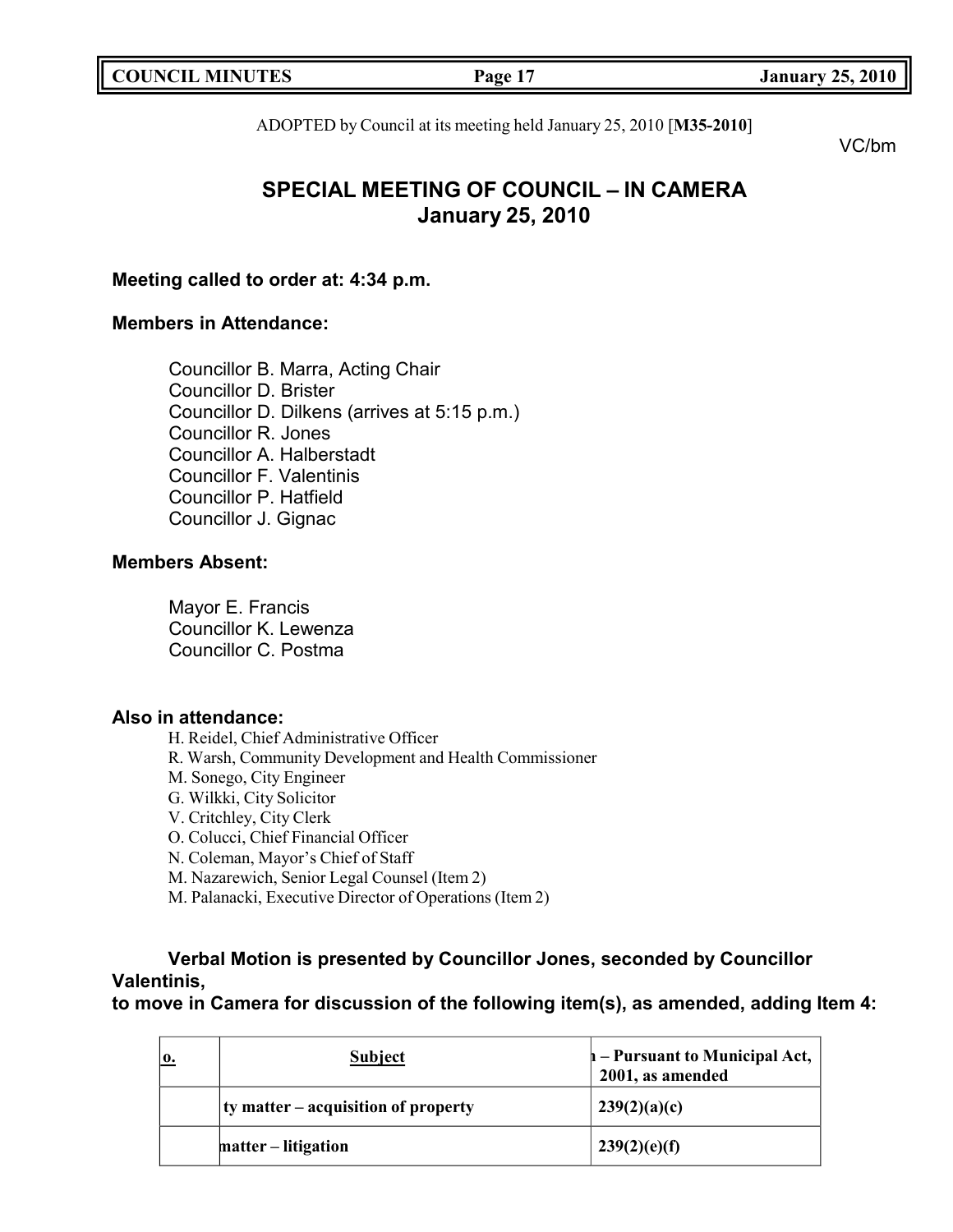| $\dagger$ Update – update on Legal matters – NO<br><b>REPORT</b> | $  239(2)(a), (c), (e)$ and (f) |
|------------------------------------------------------------------|---------------------------------|
| r relations/employee negotiations                                | 239(2)(d)                       |
| arbitration – questions on public report - ADDED                 |                                 |

# **Motion Carried. Councillor Dilkens absent for vote.**

## **Declarations of Pecuniary Interest:**

None declared.

**Discussion on the items of business. (Items 1, 2 and 4)**

**Verbal Motion is presented by Councillor Jones, seconded by Councillor Hatfield, to move back into public session.**

**Motion Carried.**

# **Moved by Councillor Jones, seconded by Councillor Valentinis, THAT the Clerk BE DIRECTED to transmit the recommendation(s) contained in the report(s) discussed at the In-Camera Council Meeting held January 25, 2010 directly to Council for consideration at the next Regular Meeting.**

1. That the recommendation contained in the in-camera report from Legal Counsel, City Solicitor, City Engineer and Chief Financial Officer and City Treasurer respecting a property matter – acquisition of land **BE APPROVED**.

## **Councillor Dilkens absent for vote.**

2. That the confidential report from Senior Legal Counsel, City Solicitor, Chief Financial Officer and City Treasurer and Executive Director of Operations **BE RECEIVED** and that Administration **BE AUTHORIZED** to proceed in accordance with the verbal direction of Council.

## **Councillor Dilkens absent for vote.**

3. No report.

4. That the verbal report in response to questions respecting the fire arbitration report on the public agenda and continued labour negotitions **BE RECEIVED FOR INFORMATION**.

## **Motion Carried.**

## **Moved by Councillor Jones, seconded by Councillor Brister, That the special meeting of council held January 25, 2010 BE ADJOURNED.**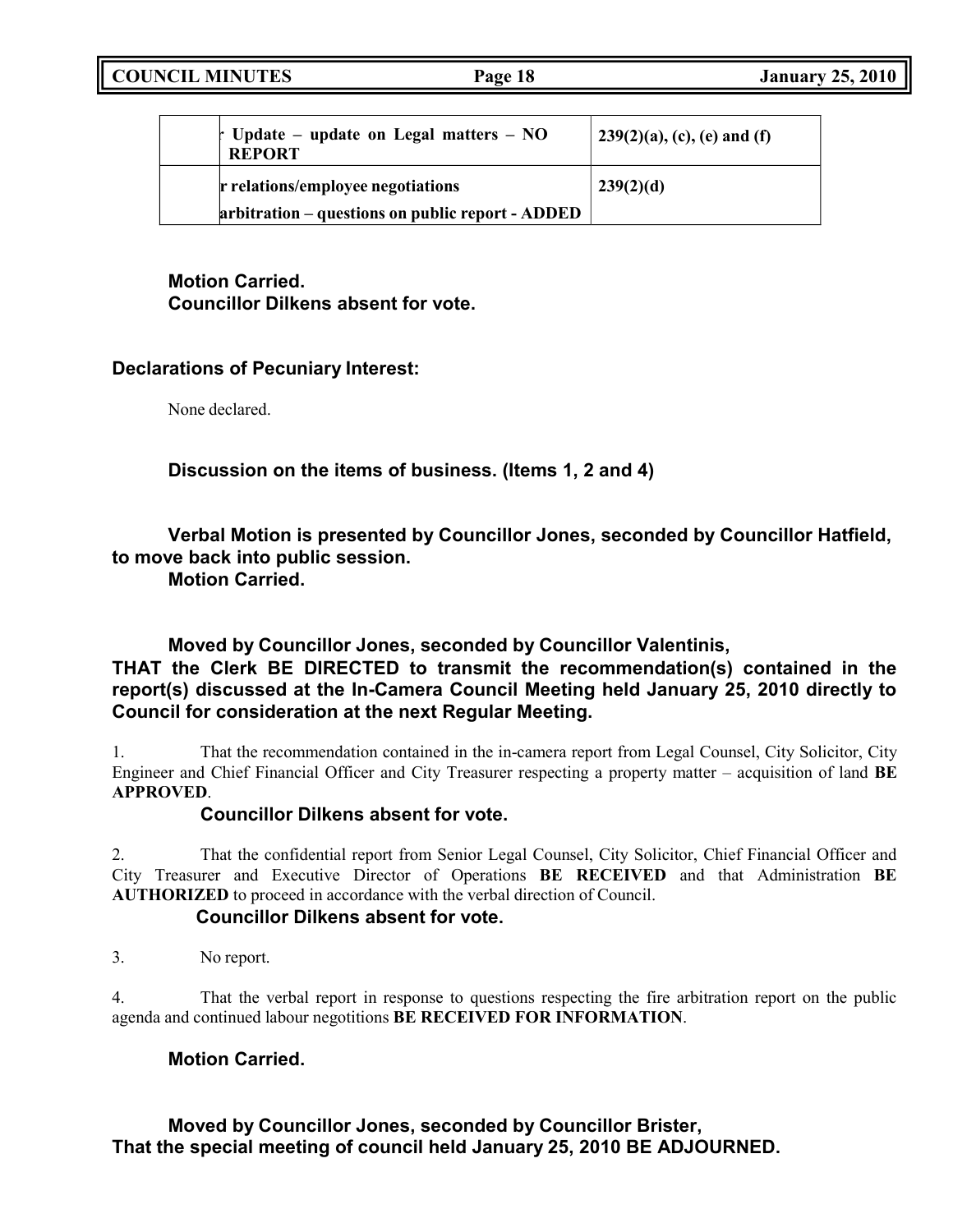**(Time: 5:42 p.m.) Motion Carried.**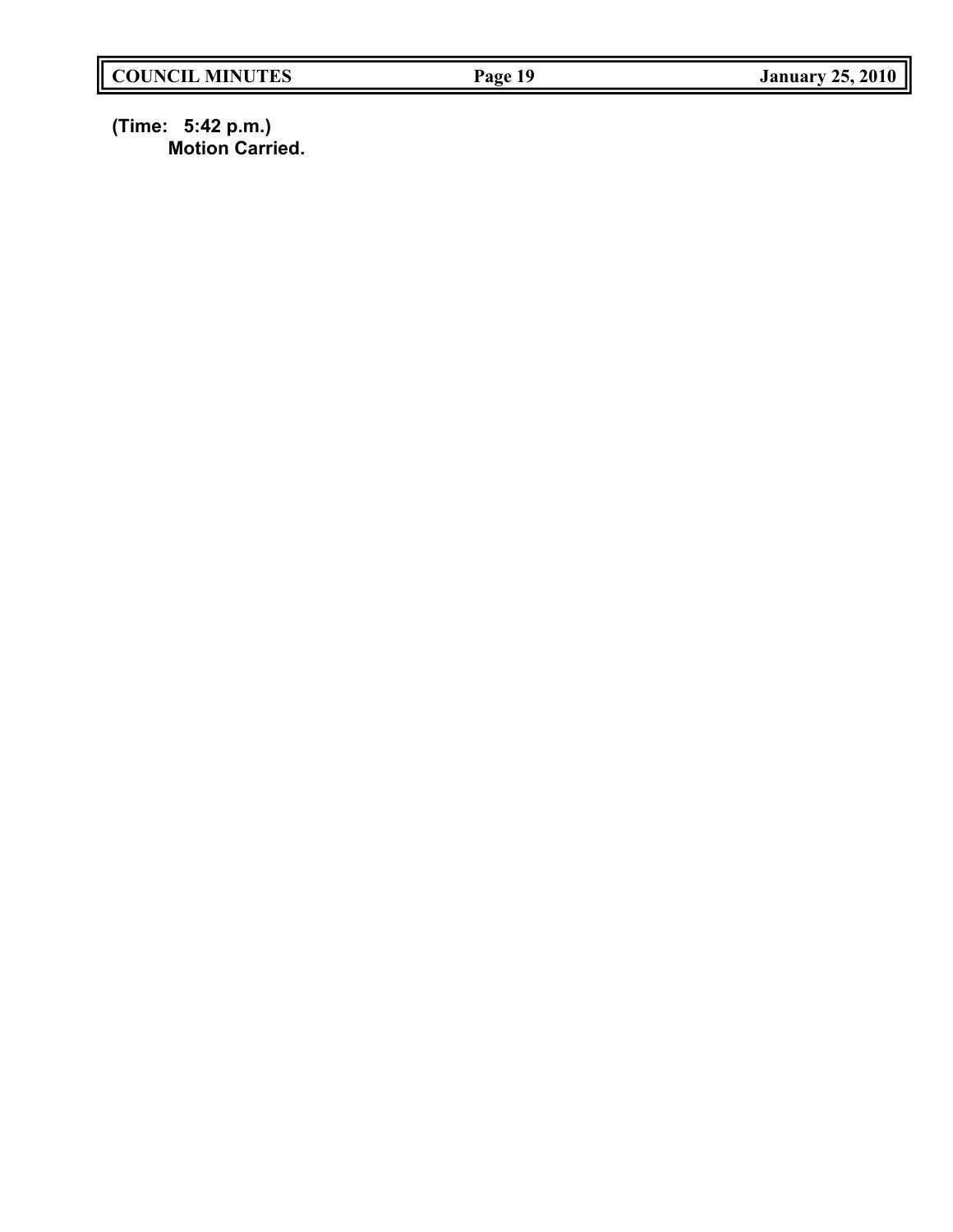| <b>COUNCIL MINUTES</b> |  |
|------------------------|--|
|------------------------|--|

**COUNCIL EXECUTE: COUNCIL EXECUTE: COUNCIL COUNCIL COUNCIL COUNCIL COUNCIL COUNCIL COUNCIL COUNCIL COUNCIL COUNCIL** 

ADOPTED by Council at its meeting held January 25, 2010 [**M36-2010**] JK/ Windsor, Ontario January 25, 2010

## **REPORT NO. 8** of the **Service Delivery Review Steering Committee**

at its meeting held January 4, 2010 10:00 o'clock a.m. 405-400 City Hall Square East

**Present:** Helga Reidel Ronna Warsh Valerie Critchley Victoria Zuber Mario Sonego Onorio Colucci George Wilkki

### **Your Committee submits the following recommendation:**

That the City/ABC Governance Review project charter **BE APPROVED** and;

That a budget amount of \$150,000 to undertake the City/ABC Governance Review Project, provided from the 2.5 million dollar budget approved in 2008 for SDR Foundational projects, **BE APPROVED** and;

That these recommendations be brought forward to City Council for final approval.

Carried.

**CHAIR** 

SDR PROGRAM ASSISTANT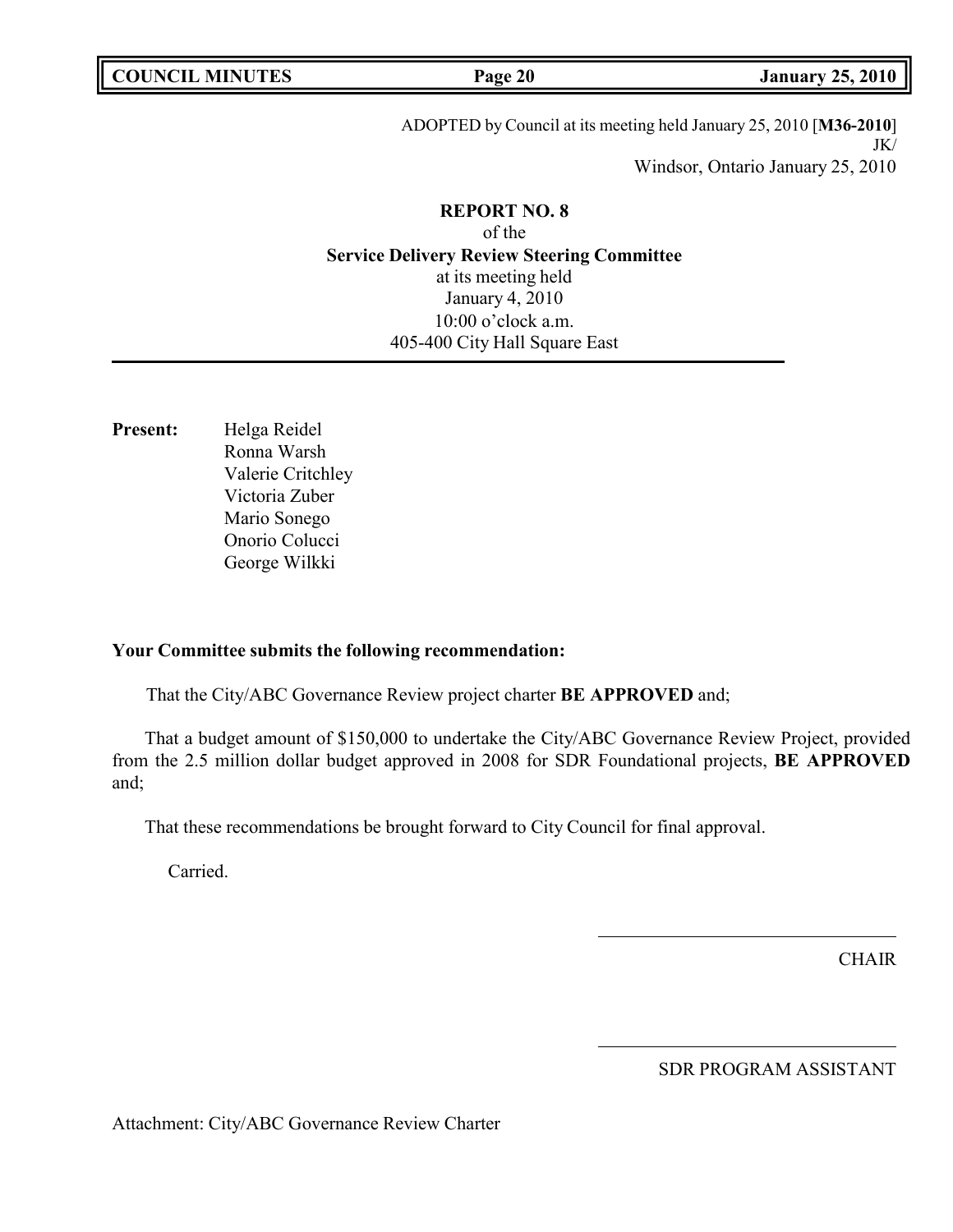| <b>COUNCIL MINUTES</b> |  |
|------------------------|--|
|------------------------|--|

**COUNCIL EXECUTE: COUNCIL COUNCIL COUNCIL COUNCIL COUNCIL COUNCIL COUNCIL COUNCIL COUNCIL COUNCIL** 

ADOPTED by Council at its meeting held January 25, 2010 [**M37-2010**] JK/ Windsor, Ontario January 25, 2010

# **REPORT NO. 9** of the **Service Delivery Review Steering Committee** at its meeting held January 4, 2010

10:00 o'clock a.m. 405-400 City Hall Square East

**Present:** Helga Reidel Ronna Warsh Valerie Critchley Victoria Zuber Mario Sonego Onorio Colucci George Wilkki

## **Your Committee submits the following recommendation:**

That the Corporate Strategic Plan project charter (formerly known as Program Specific Plan) **BE APPROVED** and;

That a budget amount of \$64,500 to undertake the Corporate Strategic Plan project, provided from the 2.5 million dollar budget approved in 2008 for SDR Foundational projects, **BE APPROVED** and;

That these recommendations be brought forward to City Council for final approval.

Carried.

**CHAIR** 

SDR PROGRAM ASSISTANT

Attachment: Corporate Strategic Plan Project Charter